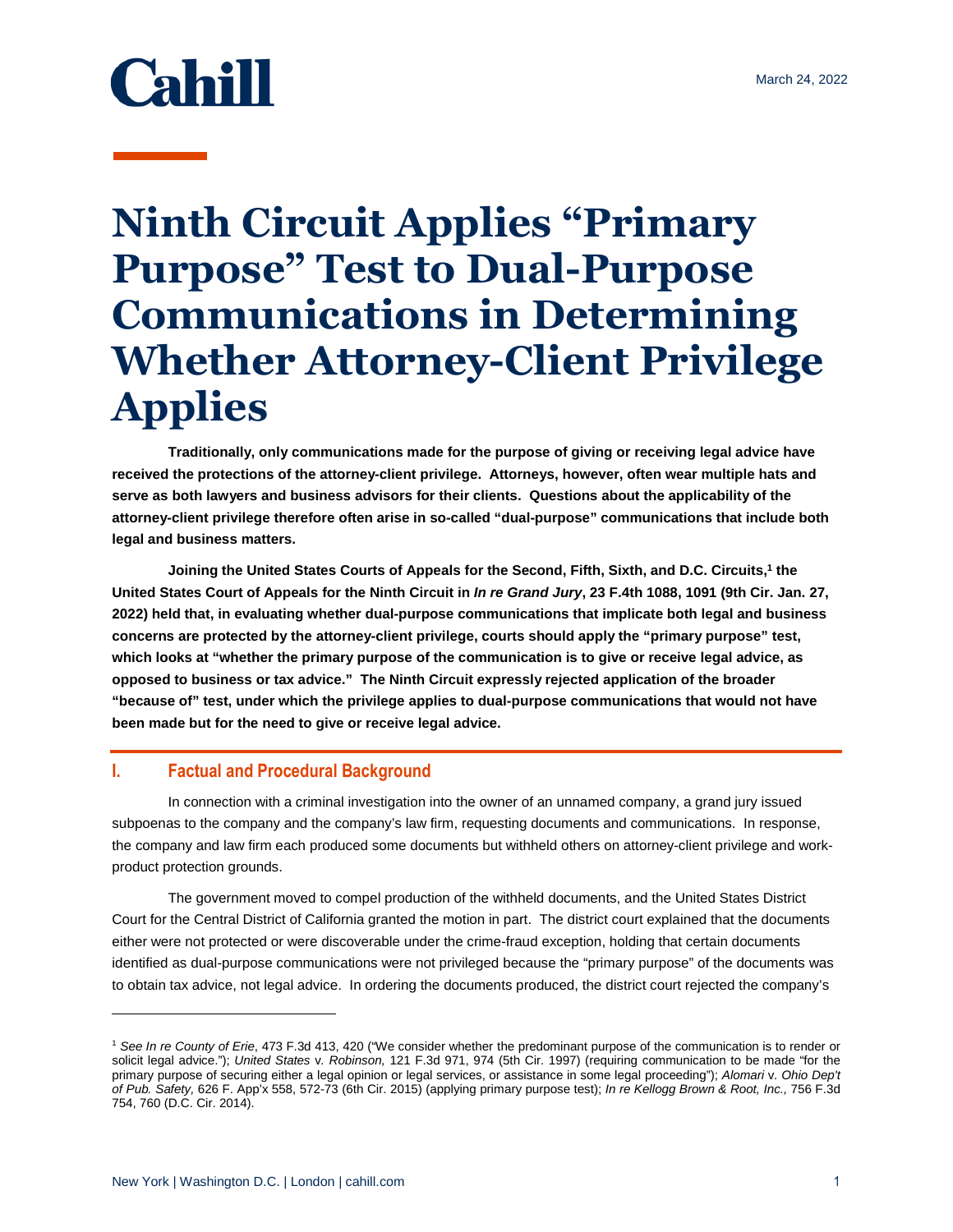and law firm's request to apply a "because of" test that would protect dual-purpose communications made "because of" the need to give or receive legal advice.

The company and the law firm disagreed with the district court's ruling and continued to withhold the disputed documents. On the government's motion, the district court held the company and the law firm in contempt. The company and the law firm appealed the orders, arguing that the district court erred by relying on the "primary purpose" test, instead of the broader "because of" test for dual-purpose communications.

### **II. The Ninth Circuit's Decision**

On September 13, 2021,<sup>2</sup> the Ninth Circuit affirmed the district court's ruling, holding that the "primary purpose" test applies to attorney-client privilege claims for dual-purpose communications.<sup>3</sup> Examining principles of common law, the purposes and policy goals of the attorney-client privilege and work product doctrine, and the practical effects of applying the "primary purpose" or "because of" tests, the unanimous panel held that, consistent with the common law, the scope of the attorney-client privilege must be defined by the purpose of the communication, and therefore the "primary purpose" test should apply to dual-purpose communications.

The court explained the two potential tests for dual-purpose communications. The "primary purpose" test looks at whether the primary purpose of the communication was to give or receive legal advice, as opposed to business or tax advice. *In re Grand Jury*, 23 F.4th at 1091. The "because of" test, which typically applies in the workproduct context and is broader than the "primary purpose" test, "does not consider whether litigation was a primary or secondary motive behind the creation of the document," but rather "affords protection when it can be fairly said that the document was created because of anticipated litigation, and would not have been created in substantially similar form but for the prospect of that litigation." *Id.* at 1091-92 (citing *In re Grand Jury Subpoena (Mark Torf/Torf Environmental Management)*, 357 F.3d 900, 908 (9th Cir. 2004)). In the context of the attorney-client privilege, the "because of" test might ask whether a dual-purpose communication was made "because of" the need to give or receive legal advice.

In adopting the "primary purpose" test, the Ninth Circuit explained that interpretation of the attorney-client privilege must be guided by common law principles. *In re Grand Jury*, 23 F.4th at 1092 (citing *Swidler & Berlin* v. *United States*, 524 U.S. 399, 403 (1998)). The court emphasized that the scope of the privilege at common law historically has been defined by the purpose of the communication, not its relation to anticipated litigation. *Id.* at 1092-93.The privilege "'protects only those disclosures necessary to obtain informed legal advice which might not have been made absent the privilege.'" *Id.* at 1092 (quoting *Fisher* v. *United States*, 425 U.S. 391, 403 (1976)).

The Ninth Circuit also explained that the work-product doctrine and attorney-client privilege serve different policy goals, and therefore it makes sense to apply different tests to determine the scope of the separate protections. *Id.* at 1093. The work-product doctrine aims to protect the fairness of the adversarial system by permitting litigators to develop legal theories and strategies without fear that their adversaries can use the discovery process to obtain access to this work. *Id.* By contrast, the attorney-client privilege encourages full and frank communications between attorneys and their clients. The privilege is not tied to the adversarial process and "provid[es] a sanctuary for candid communication about any legal matter, not just impending litigation." *Id.* The Ninth Circuit explained that expanding

<sup>&</sup>lt;sup>3</sup> The court applied federal common law, which governs the availability and scope of the attorney-client privilege in nondiversity actions. *See, e.g.*, Fed. R. Evid. 501; *Admiral Insurance Co.* v. *United States District Court for the District of Arizona*, 881 F.2d 1486, 1492 (9th Cir. 1989) ("Pursuant to Fed.R.Evid. 501, federal law governs the availability and scope of the attorney-client privilege in nondiversity actions.").



 $\overline{a}$ 

 $2$  The September 13, 2021 opinion was amended on January 27, 2022 to make minor phrasing revisions not relevant to the court's determination of which test to apply to dual-purpose communications.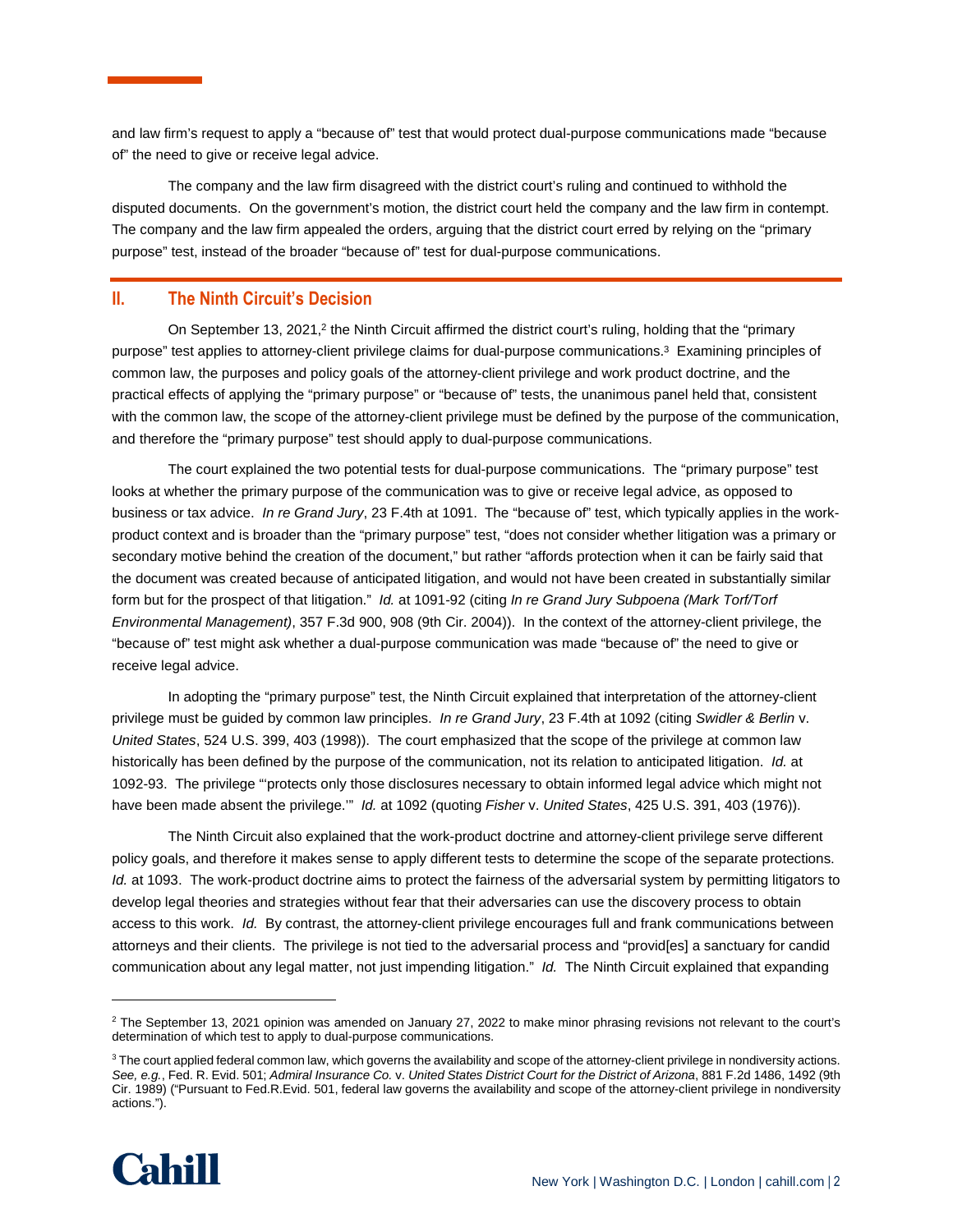the attorney-client privilege by applying a broader "because of" test might "harm our adversarial system if parties try to withhold key documents as privileged by claiming that they were created 'because of' litigation concerns." *Id.* Furthermore, applying a broader "because of" protection would create perverse incentives for companies to add layers of lawyers to every business decision to shield materials from production in any future litigation. *Id.* at 1093- 94.

Finding no persuasive reason either to abandon the common-law rule focusing on the purpose of the communication, or to borrow the "because of" test from the work-product doctrine, or to depart from the holdings of most, if not all, of the other circuit courts that have addressed this issue,<sup>4</sup> the Ninth Circuit held that the "primary purpose" test applies to dual-purpose communications. *Id.* at 1094.

The Ninth Circuit explicitly declined to consider whether the "*a* primary purpose" rather than "*the* primary purpose" test may apply in some circumstances. In *In re Kellogg Brown & Root, Inc.*, the D.C. Circuit adopted a version of the "*a* primary purpose" test, which asks, "[w]as obtaining or providing legal advice a primary purpose of the communication, meaning one of the significant purposes of the communication?" 756 F.3d 754, 760 (D.C. Cir. 2014). In *Kellogg*, a company conducted an internal investigation for both legal and business reasons, and the D.C. Circuit explained that finding "the one primary purpose for a communication motivated by two sometimes overlapping purposes (one legal and one business, for example) can be an inherently impossible task" because often it is impossible "to try to determine whether the purpose was A or B when the purpose was A and B." *Id.* at 759. Acknowledging that the "*a* primary purpose" test may benefit courts by sparing them the burden of having to identify a predominate purpose among multiple potentially equal purposes, the Ninth Circuit nonetheless declined to apply the "*a* primary purpose" test in *In re Grand Jury*. The Ninth Circuit distinguished *Kellogg* on the grounds that it dealt with "the very specific context of corporate internal investigations" and "its reasoning does not apply with equal force in the tax context" relevant to evaluating the dual-purpose communications at issue. 23 F.4th at 1094-95. Whether the "*a* primary purpose" test should be applied to non-tax related dual-purpose communications remains an open question in the Ninth Circuit.

#### **III. Implications**

By joining circuit courts of appeals in the Second, Fifth, Sixth, and D.C. Circuits<sup>5</sup> in applying the narrow "primary purpose" test to dual-purpose communications between attorneys and clients, the Ninth Circuit has clarified that, where communications between clients and attorneys have multiple purposes, the communications will be protected by the attorney-client privilege when the primary purpose of the communication is to give or receive legal advice, as opposed to business or tax advice.

When communicating with clients, practitioners potentially subject to the jurisdiction of the Ninth Circuit must be mindful of this potential limit on the scope of the attorney-client privilege protections offered to their clients. To the extent communications are dual-purpose, the attorney-client privilege will not shield such communications from disclosure if the primary purpose of the communications is to dispense business or tax advice. Where possible, it may be wise for practitioners to highlight in their communications the legal advice they are providing and the importance of that advice to the broader issues at hand.

 $\overline{a}$ 

<sup>5</sup> *See supra* n. 1.



<sup>4</sup> *See supra* n. 1.